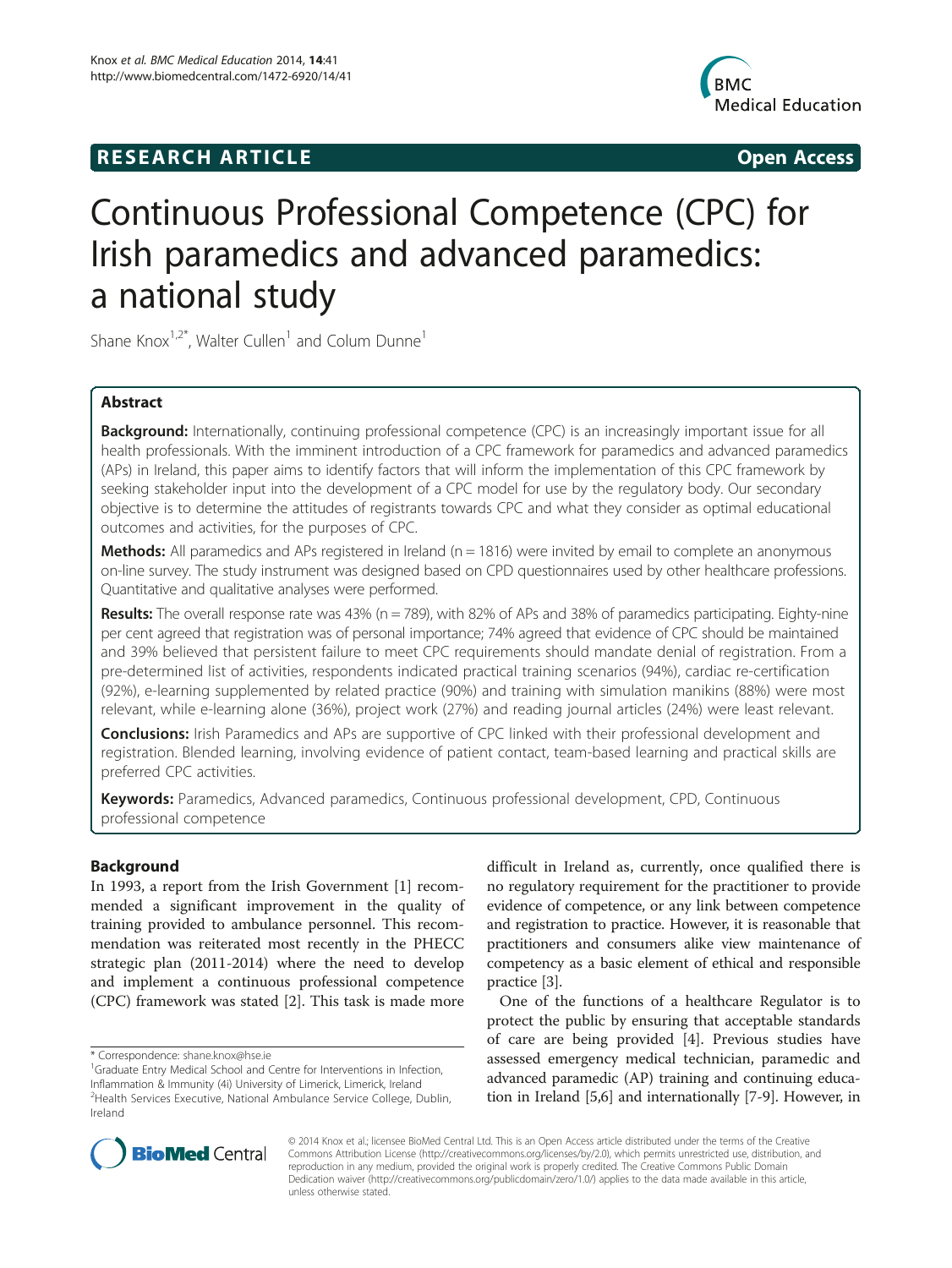this study we wished to determine, for the first time, the attitudes of Irish paramedics and APs towards CPC, their preferred activities, delivery format and relevance to their roles.

It has been stated that any form of compulsory education is incongruent with the nature of both being a professional and adult; professionals should be self-directed enough to participate autonomously in educational activities rather than being compelled [[10](#page-6-0)].For Continuing Medical Education (CME) to be effective, Norman et al. believe that there is a requirement to justify CME content through a specific needs assessment [[11](#page-6-0)]. With this in mind, we aimed to devise a short answer survey to guide and inform the impending CPC implementation in Ireland.

# Methods

#### **Context**

The majority of front-line emergency ambulance services in Ireland are provided by paramedics and supported by advanced paramedics. Advanced paramedics, having completed additional training, provide advanced life support skills and interventions while paramedics do not do so. Pre-hospital care in Ireland is largely provided by the Health Service Executive (HSE) National Ambulance Service (NAS) and (in parts of Dublin city) the 'Dublin Fire Brigade'. Other providers of pre-hospital care include the Irish Permanent Defence Forces, Coastguard, and private ambulance services, in addition to Emergency Medical Technicians, mostly within the voluntary organisations: Civil Defence, Order of Malta Ireland, St. John Ambulance and the Irish Red Cross. All of these practitioners are registered with the regulating authority, Ireland's Pre-Hospital Emergency Care Council (PHECC).

#### Participants

In February 2012, all paramedics and APs licensed to practice in Ireland and registered with the Pre-Hospital Emergency Care Council's (PHECC) with valid email addresses ( $n = 1816$ ) were contacted and provided a link to the Survey Monkey™ online study instrument and to a concise, unbiased explanation of the survey topic. Participation was voluntary and anonymous. Consent to participate was recorded. As a follow-up, reminder emails which have been shown to be beneficial in improving the response rate [\[12\]](#page-6-0) were emailed two weeks later to the same group. The design and conducting of the study, taking into consideration published healthcare professions' questionnaires relating to continuous professional development (CPD) [\[13,14](#page-6-0)] were approved by the Ethics Committee of the Faculty of Education and Health Sciences, University of Limerick, Ireland and the Research Ethics Committee of the Health Services Executive Mid-Western Regional Hospital, Limerick, Ireland.

#### Data collection and analysis

Health professionals are increasingly expected to identify their own learning needs through self-assessment [\[15](#page-6-0)]. Therefore, the survey questions were designed to elicit participants' views on CPC. The survey was piloted by 20 registered paramedics who were subsequently excluded from the analyses.

The questionnaire was based on questionnaires used by other professions [[13,14\]](#page-6-0) comprised questions relating to: demographics; opinions regarding CPC, including the role of the employer; CPC portfolio development; linkage or CPC and registration. The response data were downloaded from Survey Monkey™ software to an electronic data file and quantitative analysis was performed using Statistical Packages for the Social Sciences (SPSS version 20.0). To make analysis more meaningful, responses to the five-point Likert scale were analysed using three options, 'strongly agree/agree', 'undecided' and 'strongly disagree/disagree'.

# Results

#### **Demographics**

789/1816 responses were received (43% of all registered paramedics and APs with email addresses), of whom 598 were paramedics. While the largest number of responses to the survey was from paramedics (38%, 598), 82% of the advanced paramedic cohort participated (191 of 232 APs) representing the greatest proportional response (Figure [1\)](#page-2-0). The majority of respondents were male (85%, 670) (Table [1\)](#page-2-0). These respondents predominantly served in the Irish National Ambulance Service (71%) and the Dublin Fire Brigade (14%) (Figure [2](#page-2-0)).

A total of 363 (46%) participants had been registered in Ireland for greater than six years, while 336 (30%) had been registered for 3-6 years and the remainder for less than 3 years. Respondents who had been with their organisation for less than five years represented 33% (260) of the total surveyed, while 15% (113) had over 20 years experience with their respective organisations.

### Attitudes towards continuous professional competence and registration

Registration with PHECC was considered personally important by 89% (697) of respondents, with only 2% disagreeing. Indeed, in the context of active professional pre-hospital practitioners, 77% (615) of the paramedics/ APs stated that CPC was extremely important. Most respondents (74%, 584) agreed that CPC should be a condition of registration to practice, and 67% (526) agreed that paramedics and APs should maintain evidence of CPC activities to ensure registration, while only 8% (66) disagreed.

Further, 61% (487) of respondents believed that those practitioners who do not maintain CPC and continue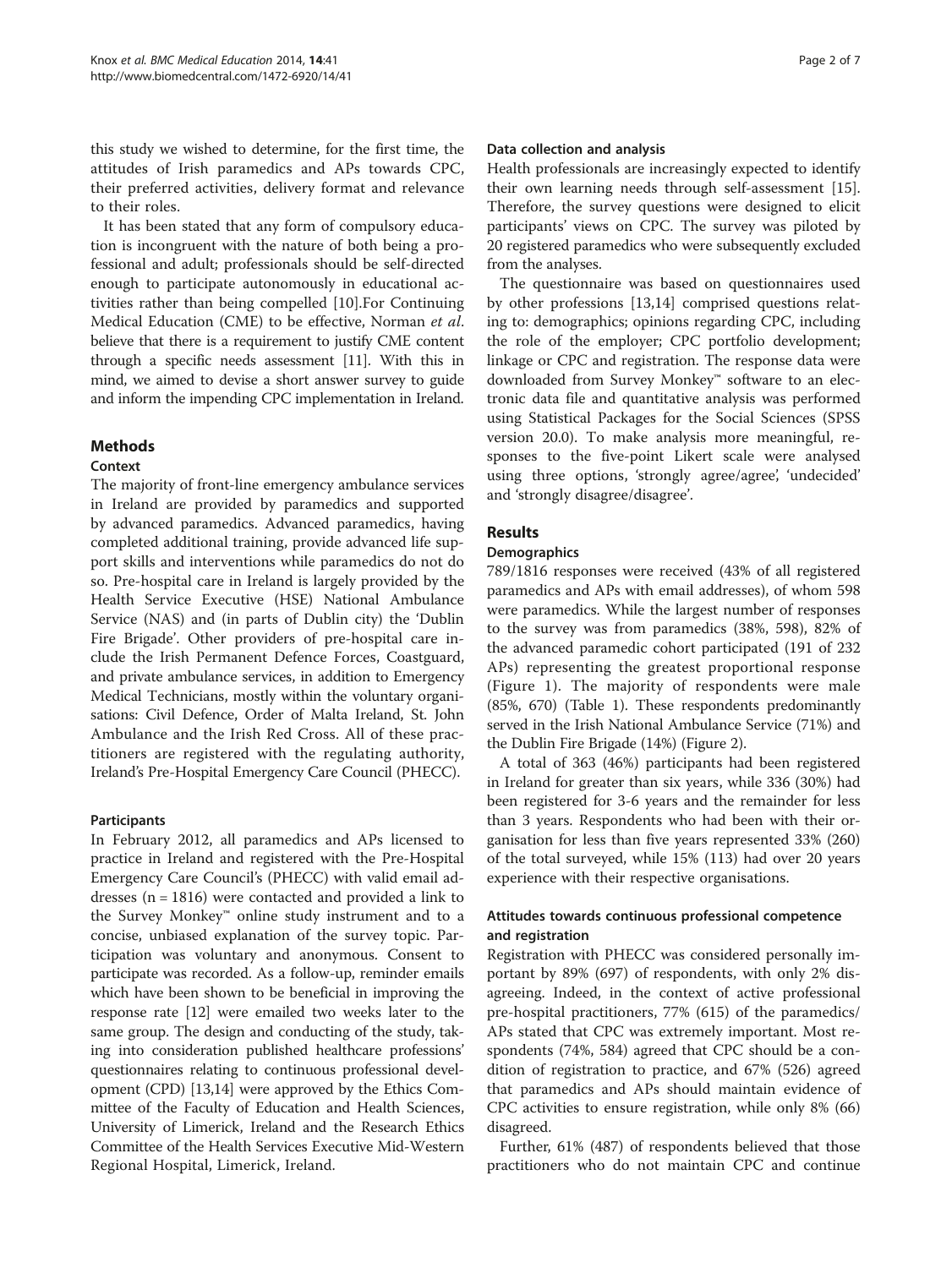<span id="page-2-0"></span>

not to meet the necessary requirements should not be allowed to re-register at their current level. 39% (307) agreed with the suggestion that those who fail to meet the CPC requirements should be allowed to register at the level below their current registration, but 23% (179)

#### Table 1 Gender and registration level

| Registration status with regulatory body<br>(PHECC) |     | Male Female Total |     |
|-----------------------------------------------------|-----|-------------------|-----|
| Advanced paramedic                                  | 138 | 19                | 157 |
| Advanced paramedic intern                           | 19  | $\mathfrak{D}$    | 21  |
| Advanced paramedic trainee                          | 11  | $\mathcal{P}$     | 13  |
| Paramedic                                           | 451 | 81                | 532 |
| Paramedic intern                                    | 38  | 11                | 49  |
| Paramedic trainee                                   | 14  | 3                 | 17  |
| Response percentage                                 | 86% | 14%               |     |
| Response totals                                     | 670 | 119               | 789 |

did not support this proposition. Of interest in the context of introducing a CPC framework for the first time, the majority of respondents (70%, 551) would not consider registering at a lower level rather than having to complete CPC.

#### CPC activities

A small majority of paramedics/APs surveyed (53%), although not obligated, maintained a professional portfolio at the time of the survey. Fifty seven per cent had completed greater than 20 hours of CPC activities in the prior 12 months, with nearly 20% (19.9%) having completed more than 60 hours (Figure [3](#page-3-0)). When queried as to appropriate levels of CPC required in a 12-month period, 35% believed 21-40 hours, 26% that 41-60 hours, and 17% that 20 hours would be adequate (Figure [4\)](#page-3-0).

Forty per cent of those who had completed their CPC in the previous year had funded participation themselves, 23% had their costs covered in full by their employer, 9% had their costs partially covered and 12% had completed only cost-free CPC activities.

Sixty five per cent preferred funding to be provided for their own personal CPC activities so that they may decide what is relevant to their own needs, while 69% believed that the regulator should provide funding for organisations to develop their own customised CPC activities.

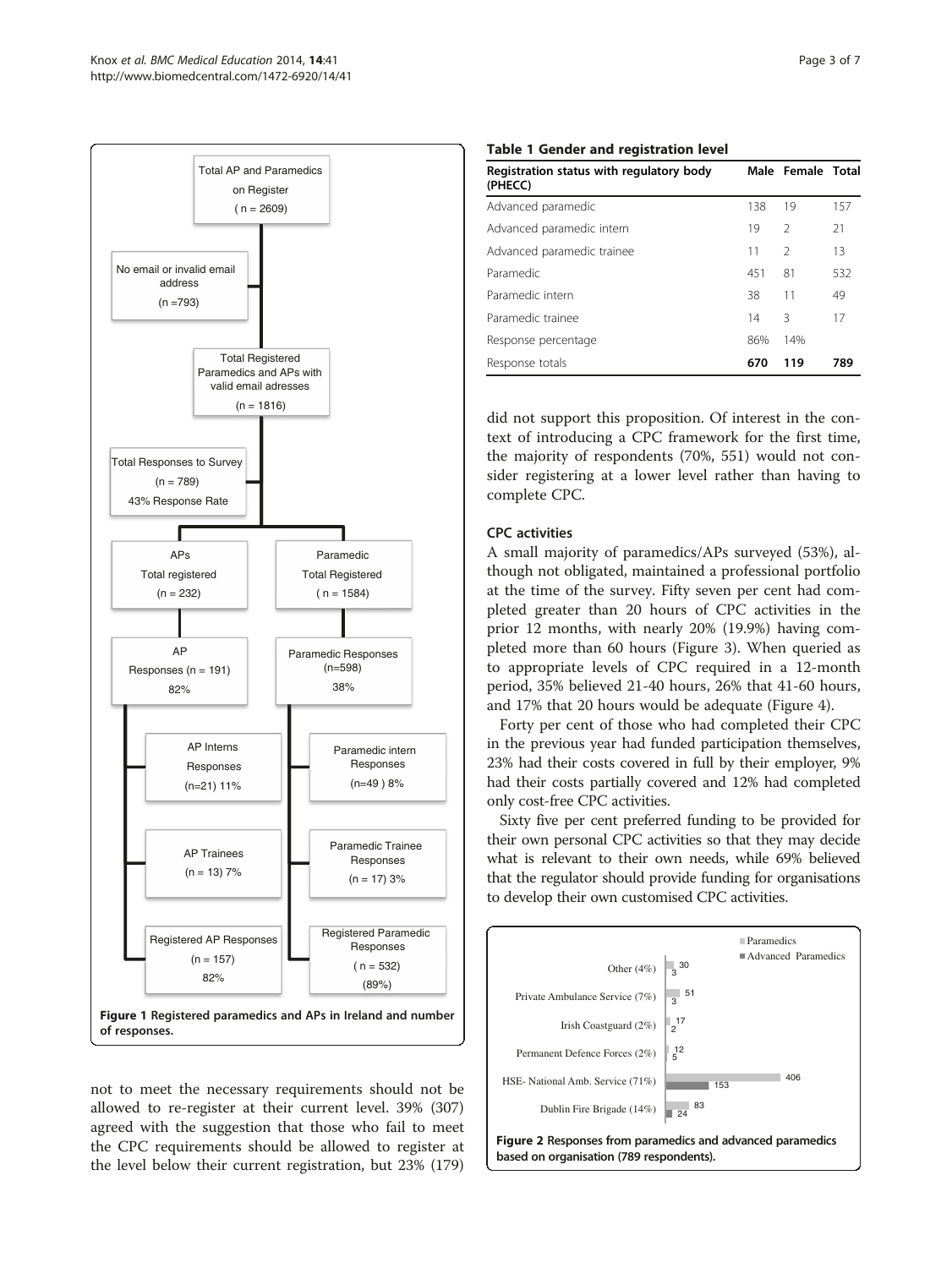<span id="page-3-0"></span>

53% (422) of participants held the view that any individual's CPC should be subject to audit by their respective organisations, while 38% (302) disagreed with the concept of CPC being the sole responsibility of the practitioner. Over 79% (626) felt that their organisation should have input into what comprised their CPC, a view that was supported somewhat by 43% (344) disagreeing with the regulatory body alone controlling composition of CPC (although 21% (166) favoured this).

#### Consultation regarding specific models of continuous professional competence

Overall, the majority of respondents (77%) favoured the introduction of CPC by the regulatory body using a 'mixed' model approach of combining 'mandatory' and 'voluntary' activities, with 77% supportive of minimum standard requirements that include evidence of Patient Care Report (PCR) completion, clinical practice guidelines (CPGs) compliance and patient management.

Most respondents considered practical-type learning relevant to their roles (Table [2\)](#page-4-0): practical training scenarios 94% (582), annual cardiac re-certification 92% (566), access to e-learning followed by related practice 90% (566), and training on simulation manikins 88% (535). The activities that received the highest 'not relevant' response were: 'e-learning modules only and no related practice 36% (210); project work 27% (166); appraisal of journal publications 24% (147).

In addition to the practical-type, hands-on activities preferred for CPC maintenance, paramedics and APs also considered the following activities very relevant or relevant in maintaining Continuous Professional Competence: access to medical journals/books 88% (538/615); attending courses accredited by the Regulator (PHECC) 84% (518/ 614); annual Cardiac First Response (CFR) revalidation 85% (517/611); evidence of current CPG compliance 80% (489/611); mentoring others 79% (483/613); major incident/emergency exercises 78% (480/612); regular practical assessments 75% (458/613); working in a related hospital department 74% (453/612); keeping a portfolio of CPC activities 73% (441/606); attending relevant conferences 66% (405/613); lecturing/teaching 65% (403/612); appraisal with a senior Training Officer 61% (373/612); being a tutor 57% (349/607); appraisal with a doctor/ medical supervisor 51% (309/610); being an examiner 51% (309/607); case study review 46% (283/610).

#### **Discussion**

While some literature reports the development of ambulance CPD programmes internationally [\[7,8](#page-6-0)] and while CPD is more likely to lead to a change in practice when a needs assessment has been conducted [[16\]](#page-6-0), literature that reports consultation with practitioners prior to the introduction of such programmes is limited.

This first study of attitudes towards professional competence among paramedics and APs in Ireland suggests a genuine enthusiasm for the introduction of CPC, with 77% indicating that CPC was of personal importance to them, 74% indicating that evidence of CPC should be a condition for registration to practice and 53% already maintaining a CPC portfolio and participating in CPC activities, although not currently mandated to do so (Figure 3).

Funding and available time have both been identified in previous studies of healthcare workers as a barrier to CPD [\[17\]](#page-6-0). While 40% stated they had paid for CPC activities themselves, 65% would prefer if funding was provided and for them to arrange their own personal CPC activities, while 69% believed that the regulator should provide funding for organisations to develop their own customised CPC activities.

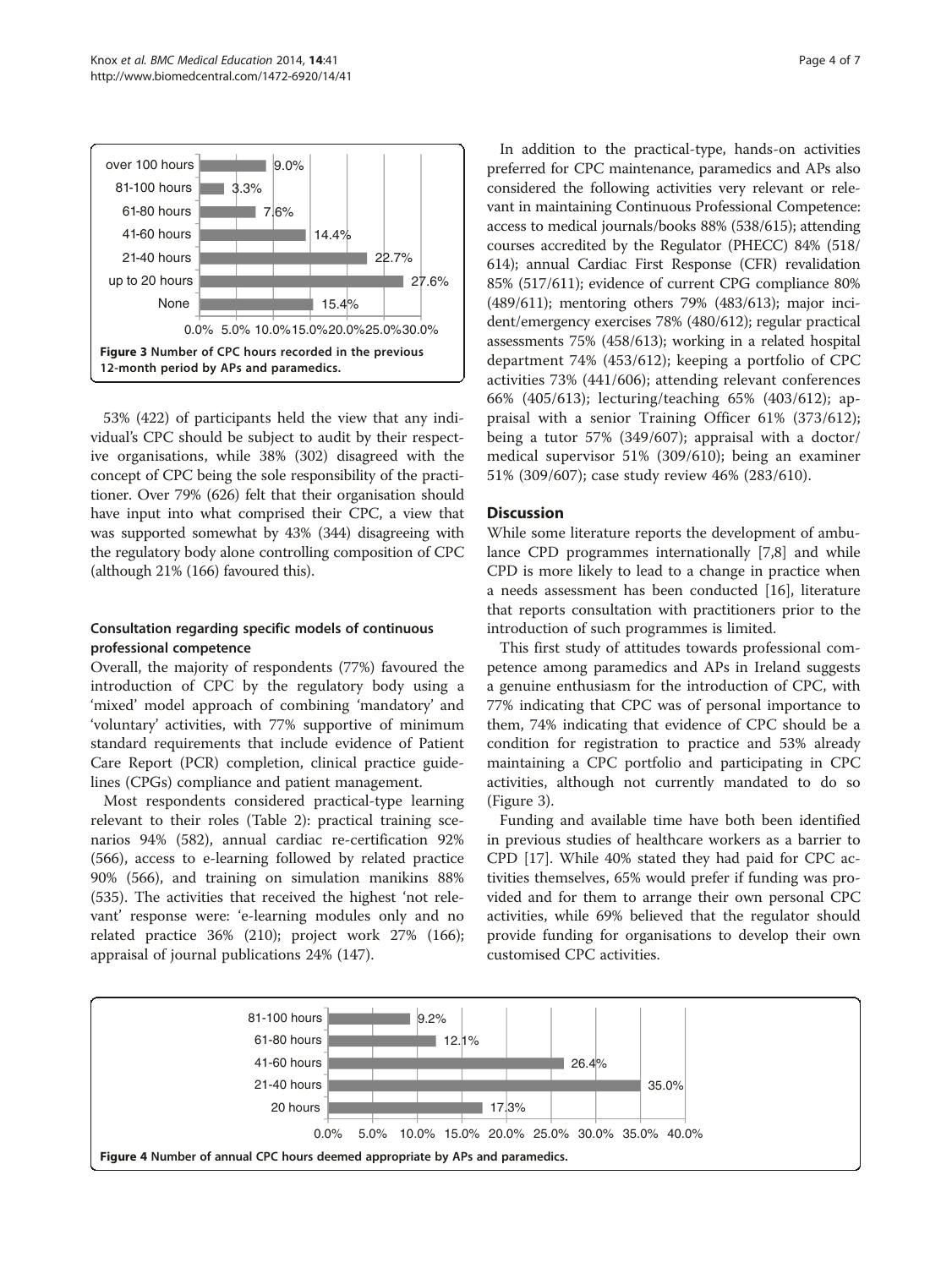<span id="page-4-0"></span>

| Table 2 Relevance of potential CPC activities |  |  |  |  |
|-----------------------------------------------|--|--|--|--|
|-----------------------------------------------|--|--|--|--|

| Very relevant/Relevant = Relevant                 | Relevant  |                      | Not relevant |                      | <b>Total responses</b> |
|---------------------------------------------------|-----------|----------------------|--------------|----------------------|------------------------|
| Not relevant/Very irrelevant = Not relevant       |           |                      |              |                      | for question           |
|                                                   | Responses | % of total responses | Responses    | % of total responses |                        |
| Practical training scenarios                      | 582       | 94%                  | 9            | 1%                   | 613                    |
| Annual cardiac re-certification                   | 566       | 92%                  | 29           | 4%                   | 616                    |
| Access to e-learning followed by related practice | 555       | 90%                  | 11           | 2%                   | 617                    |
| Access to medical journals/Medical books          | 538       | 88%                  | 17           | 3%                   | 615                    |
| Training on a simulation manikin                  | 535       | 88%                  | 25           | 4%                   | 613                    |
| Attending courses accredited by PHECC             | 518       | 84%                  | 30           | 5%                   | 614                    |
| Annual cardiac first response revalidation        | 517       | 85%                  | 60           | 10%                  | 611                    |
| Evidence of current CPG compliance                | 489       | 80%                  | 25           | 4%                   | 611                    |
| Mentoring others                                  | 483       | 79%                  | 47           | 8%                   | 613                    |
| Major incident/Emergency exercises                | 480       | 78%                  | 34           | 5%                   | 612                    |
| Regular practical assessments                     | 458       | 75%                  | 48           | 8%                   | 613                    |
| Working in a related hospital department          | 453       | 74%                  | 64           | 10%                  | 612                    |
| Keeping a portfolio of CPC activities             | 441       | 73%                  | 55           | 9%                   | 606                    |
| Relevant conferences e.g RESUS                    | 405       | 66%                  | 74           | 12%                  | 613                    |
| Lecturing/Teaching                                | 403       | 65%                  | 76           | 12%                  | 612                    |
| Appraisal with senior training officer (or above) | 373       | 61%                  | 92           | 15%                  | 612                    |
| Being a tutor                                     | 349       | 57%                  | 95           | 16%                  | 607                    |
| Appraisal with a doctor/Medical supervisor        | 309       | 51%                  | 115          | 19%                  | 610                    |
| Being an examiner                                 | 309       | 51%                  | 116          | 19%                  | 607                    |
| Case study review                                 | 283       | 46%                  | 114          | 19%                  | 610                    |
| Project work                                      | 223       | 37%                  | 166          | 27%                  | 607                    |
| e-learning modules only and no related practice   | 203       | 33%                  | 210          | 36%                  | 607                    |
| Appraisal of journal publications                 | 188       | 31%                  | 147          | 24%                  | 607                    |

#### **Demographics**

The majority of responses were from males and from registrants within the National Ambulance Service. This is unsurprising as the ambulance services in Ireland are provided, predominately, by the National Ambulance Service (NAS). In addition to the NAS, Dublin Fire Brigade provides ambulance services through twelve ambulances based throughout Dublin City. Both services are predominately male dominated.

#### CPC activities

This survey identified a number of useful topics and activities that could be considered for the purpose of CPC and has identified some areas of low CPC priority for registrants.

Our survey included 23 potential CPC activities (Table 2) and asked which activities participants believed were relevant/irrelevant. Practical hands-on, training using simulation manikins, team-based activities or e-learning followed by practical skills were preferred over nonpractical/theory-type activities. Also, there were less negative responses regarding activities related to practical skills than to theoretical skills. A study with Irish APs reinforced the concept of practical-type learning as a preferred methodology and as an effective way of maintaining competence [[6](#page-6-0)], indeed scenario-based simulations have been used since 2007 as part of routine continuing education programmes by some American emergency medical services [[9](#page-6-0)]. Interactive methods, for the purposes of CPD, such as team-based learning and case-based learning, as compared to lectures, impart sustainable knowledge and lead to high satisfaction among participants [[18\]](#page-6-0). Davis et al. [\[19](#page-6-0)] in their systematic review found that interactive and mixed educational sessions were associated with a significant effect on physicians' performance, effected change in professional practice and, on occasion, healthcare outcomes.

The least relevant activities were associated with non-skills/practical, individually-based, passive activities: e-learning modules only and no related practice 36% (210), project work 27% (166), appraisal of journal publications 24% (147). There is an interesting anomaly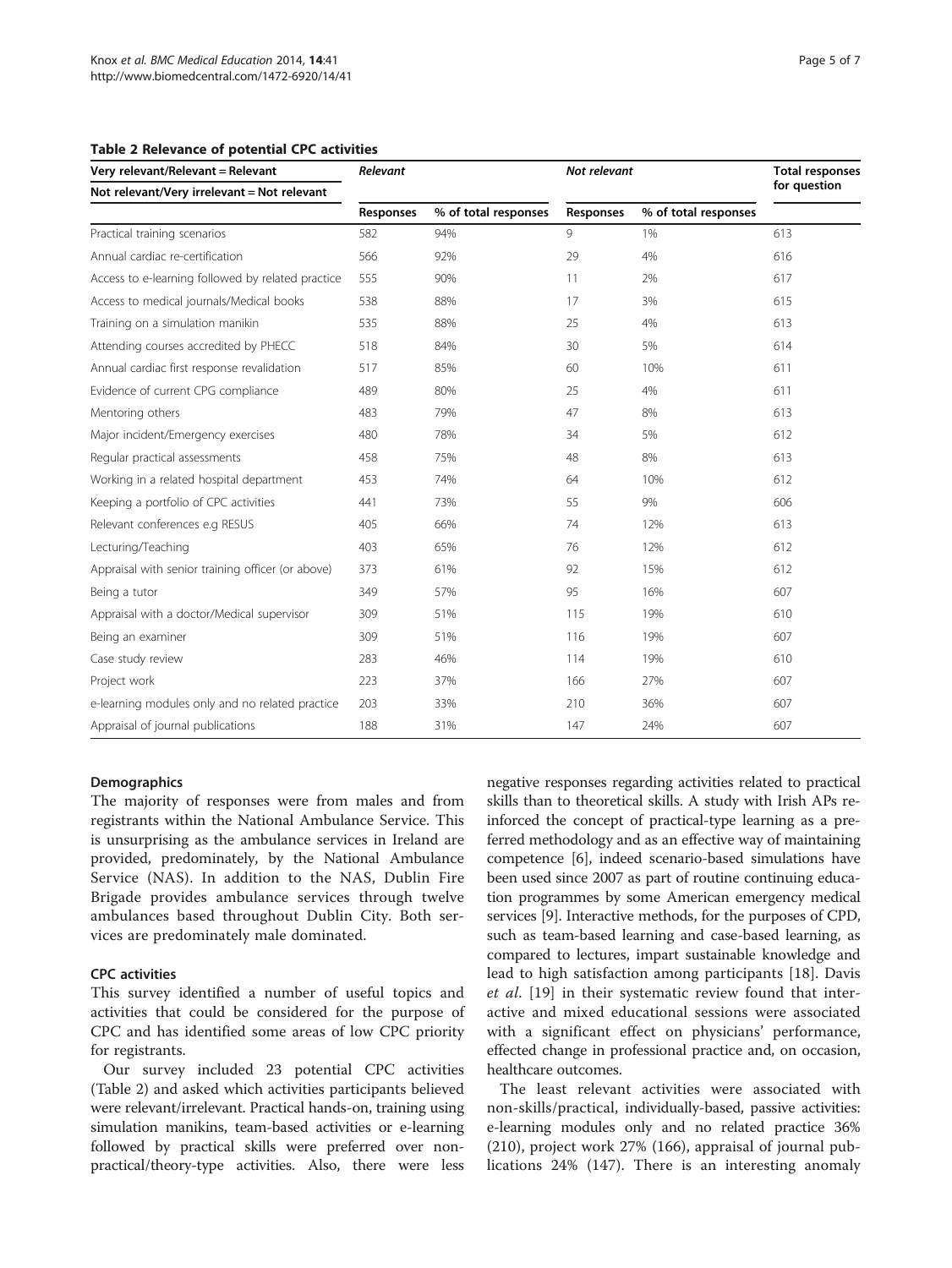between appraising journal publications (24%) and having access to medical journals (88%). It is possible that some respondents may not critically assess the quality of journals but may still recognise the benefit of being able to access publications when seeking specific information. This is quite different to results seen from other professions who have tended to prefer attending conferences, lectures and reading of relevant journals [\[14,20](#page-6-0)] even though there is little evidence to suggest that attending conferences had any direct impact on improving professional practice [\[21](#page-6-0)].

Studies on cardiac nurses and Dietitians [[14,22\]](#page-6-0) have shown that journal reading was a popular preference and yet, for doctors, the effectiveness of continuous medical education (CME) increases as the intervention strategy becomes more active while activities classed as passive are not associated with changes in physician performance or patient outcome [\[21\]](#page-6-0).

#### Model of CPC

Groups were split in relation to opinion on annual hours of CPC; 35% (194) believed that 21-40 hours, while 26% (146) believed 41-60 hours were adequate. 77% of the respondents (474) favoured a 'mixed' model approach for CPC with a similar amount supporting the idea of minimum standard requirements which involved evidence of patient care. This 'mixed' model approach would allow for a 'compulsory' element to the CPC requirements and an additional 'voluntary' allowance that is still required but would allow the registrant some flexibility in deciding which activities to choose.

The benefit of mandatory CPD in healthcare professions has been debated. O'Connor's [\[23\]](#page-6-0) study on motivating factors for nurses participating in continuing education (CPD) suggested that the mandatory nature of the education had little influence in motivating participation, while Lee et al. [[24\]](#page-6-0) found that 66% of Australian radiographers thought CPD should be voluntary. Tellingly, Friedman and Woodhead [\[25](#page-6-0)] suggested that those professional bodies utilising compulsory or mixed policies with respect to CPD were likely to be promoting CPD as a means of maintaining competence.

Regarding sanctions, 61% (487) agreed that the practitioner should not be allowed to re-register at that level while 39% (307) agreed that those practitioners who fail to meet the PHECC CPC requirements should be allowed to register at the level below their current registration level. This finding is higher than from some other healthcare professions: 42% of pharmacists surveyed [\[26\]](#page-6-0) favoured sanctions yet few dietitians favoured disciplinary action for those who failed to meet the registration requirements [[22](#page-6-0)].

#### Methodological considerations

While this first study of attitudes towards CPC among paramedics and APs in Ireland involved a national sample, we acknowledge some methodological considerations may limit generalisability. For instance, while we report data from 789 responses, this represented 43% of all registered paramedics and APs. Our study was limited to those with valid email addresses and clearly those for whom the subject area was a priority. Further research following the introduction of CPC for Irish paramedics and APs may expand upon these findings.

#### Conclusions

There is a paucity of research conducted with registered pre-hospital practitioners in Ireland. This survey is the first to ascertain the opinions of paramedics and APs regarding CPC. This study further suggests that there is willingness on behalf of Irish paramedics and APs to engage with CPC, which is viewed as extremely important. Respondents considered it appropriate to link CPC with registration to practice and that there should be sanctions against those who do not meet CPC requirements.

The results of this survey demonstrate, at the very least, that emphasis will need to be placed on a compulsory 'mixed' model approach of CPC which includes evidence of patient contact and CPC activities that are practically orientated: practical training scenarios; annual cardiac recertification; e-learning followed by related practice; training on simulation manikins. Conversely, there is less interest in non-skills/practical, individual passive learning activities: e-learning alone and no related practice; project work, journal reviews. Somewhere between twenty to sixty hours of CPC activities per annum would appear to be acceptable to Irish practitioners as groups were split in their opinion: 35% (194) believed that 21-40 hours were adequate, while 26% (146) believed 41-60 hours were adequate. Arguably, the Regulatory Body (PHECC) might initially target the lower requirement with an expectation of 21-40 hours which is in-line with the small majority, and subsequently modify this requirement upwards following a review of the first cycle of CPC.

#### Competing interests

The authors declare that they have no competing interests.

#### Authors' contributions

SK conceived of the study and was involved in the design, collection of data, data analysis, drafting the manuscript. WC and CD (principal investigator) were involved in the conception of the study, data analysis and interpretation and drafting the manuscript. All authors read, reviewed the manuscript critically for intellectual content, and approved the final manuscript.

#### Acknowledgements

The authors thank the registered paramedics and APs who responded to the questionnaire. Thanks also to Dr Helen Purtill of the Statistical Consulting Unit, University of Limerick for her comments on the design and results of the survey.

Received: 18 October 2013 Accepted: 25 February 2014 Published: 2 March 2014